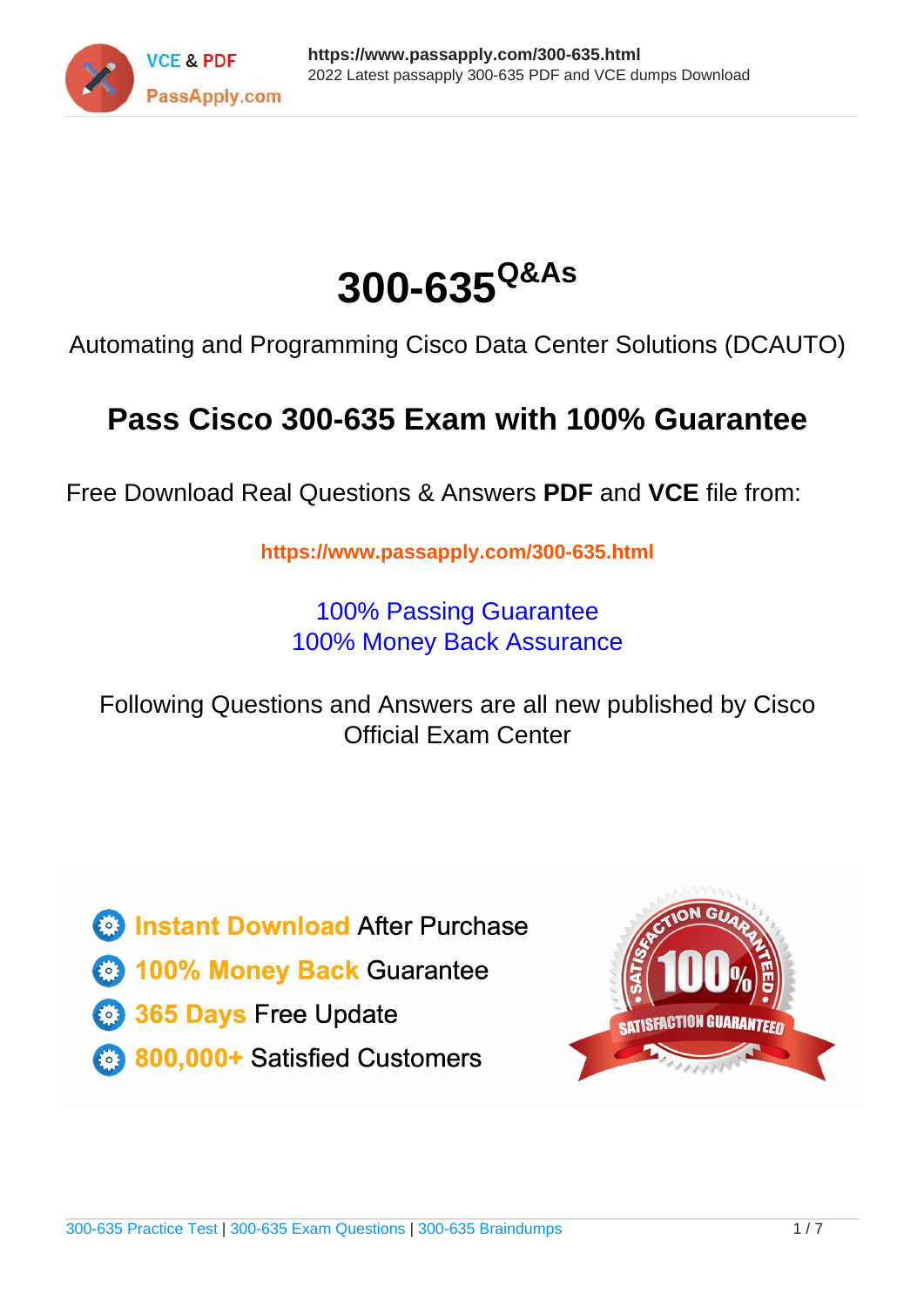

#### **QUESTION 1**

What is a feature of model-driven telemetry?

- A. randomizes the data out of the network
- B. continuously streams data out of the network
- C. randomizes the data coming to the network
- D. continuously pulls data out of the network

Correct Answer: B

#### **QUESTION 2**

Which two items are types of application isolation options available when Kubernetes is deployed with the ACI CNI plugin? (Choose two.)

- A. VM Isolation
- B. Cluster Isolation
- C. Server Isolation
- D. Process Isolation
- E. Namespace Isolation

Correct Answer: BE

Reference : https://cloud.google.com/kubernetes-engine/docs/concepts/multitenancy-overview

### **QUESTION 3**

Which management interface is selected by the Cisco APIC by default if an in band management interface and an out ofband management interface exist?

- A. In-band is preferred
- B. The first configured interface is selected
- C. The interface that has the highest priority is selected
- D. Out-of band is preferred

Correct Answer: D

#### **QUESTION 4**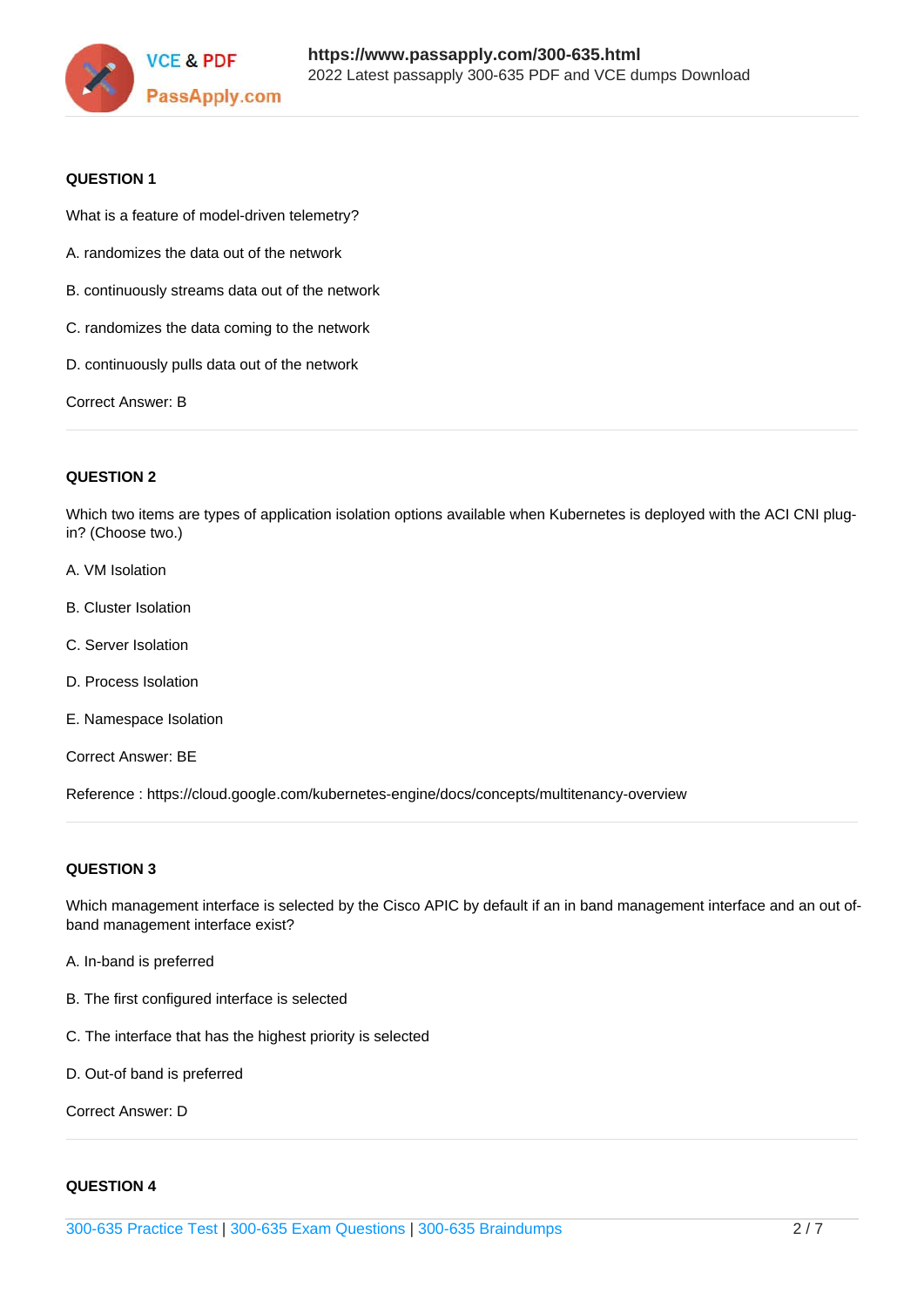

Which Ansible playbook creates a new VLAN 10 named Web?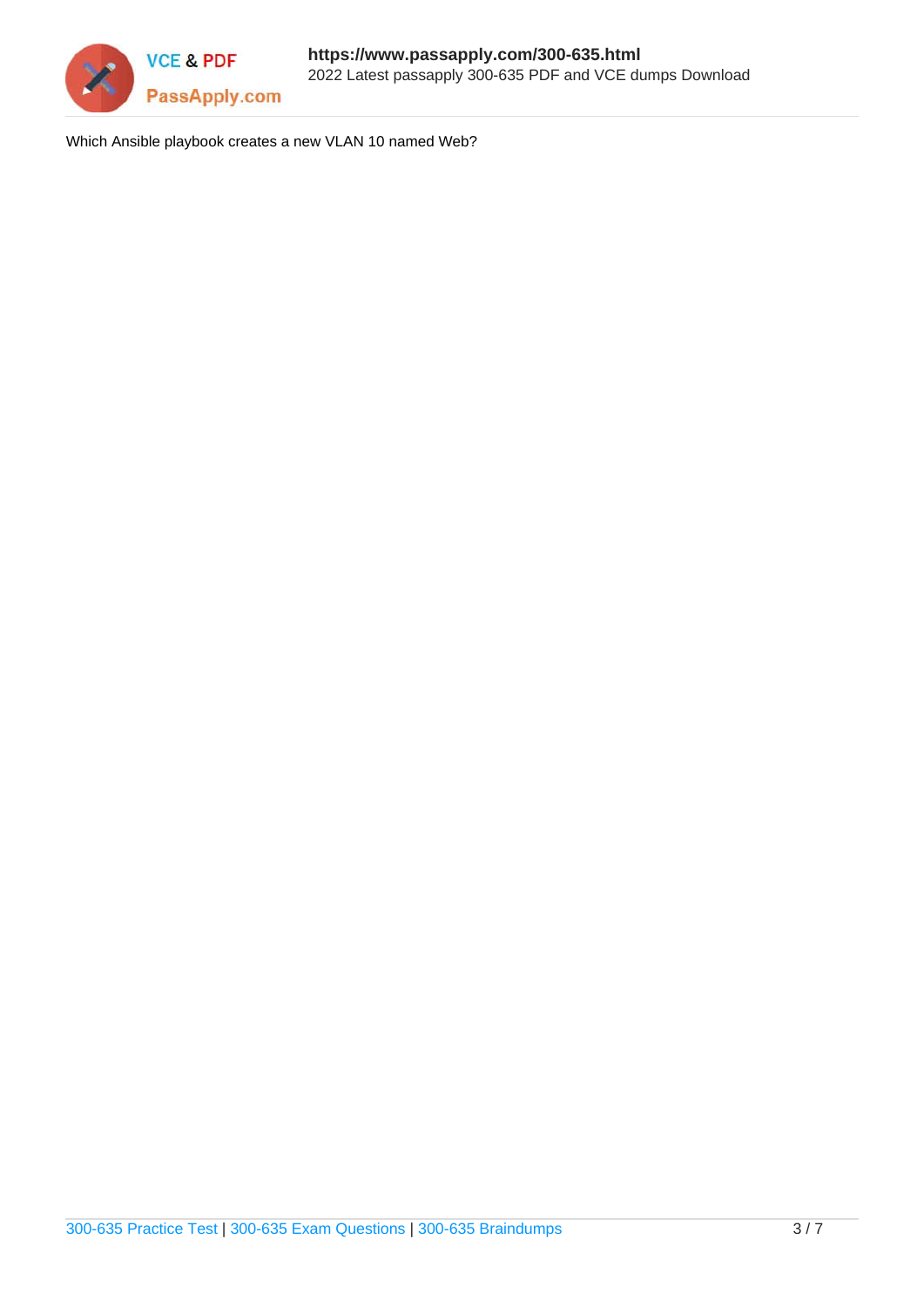

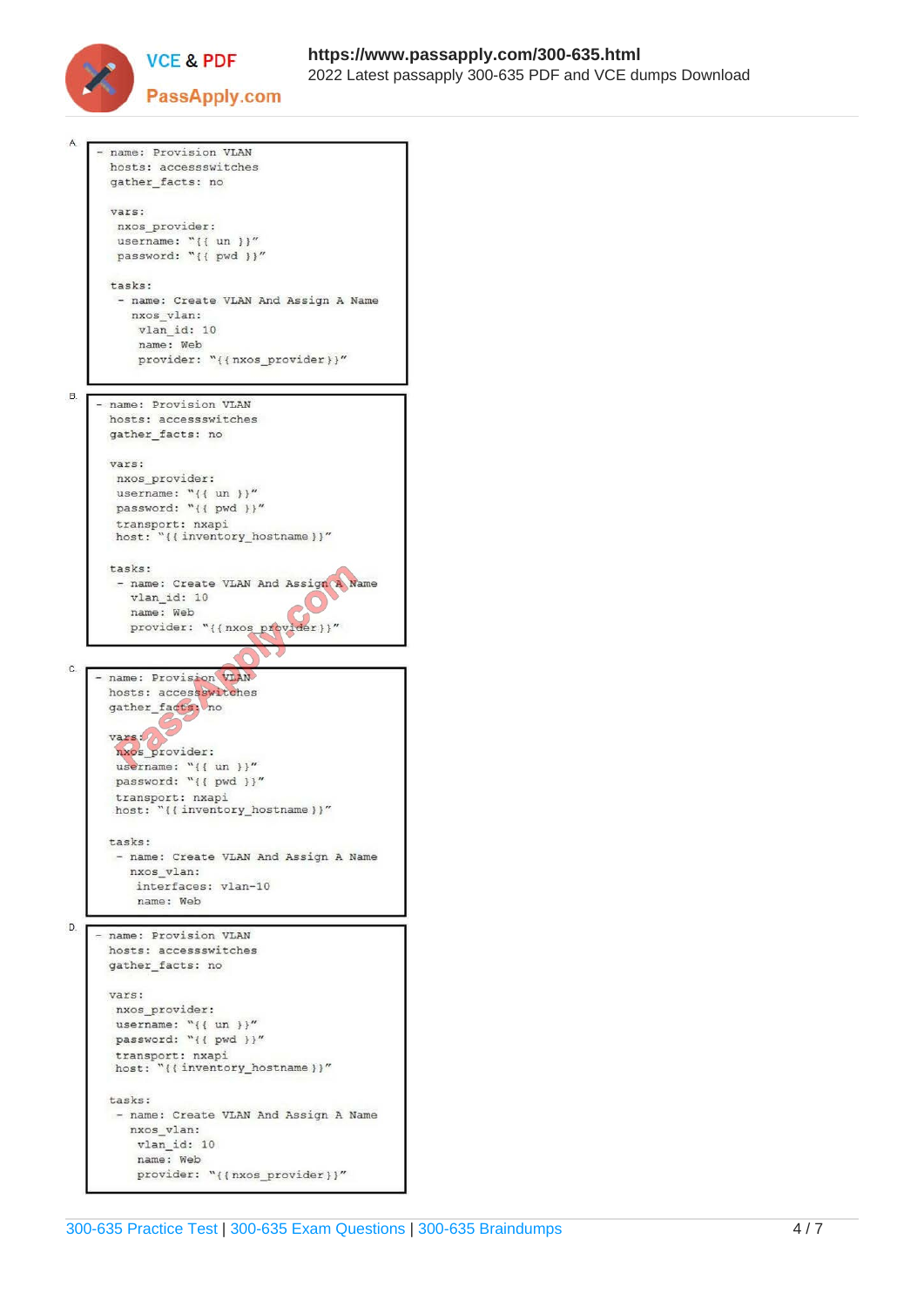

- A. Option A
- B. Option B
- C. Option C
- D. Option D
- Correct Answer: D

Reference: https://docs.ansible.com/ansible/latest/modules/nxos\_vlan\_module.html

### **QUESTION 5**

#### DRAG DROP

Drag and drop the items to complete the request to retrieve the current firmware of Cisco UCS devices from the Cisco Intersight API. Not all items are used.

Select and Place:

|                 | "https://intersight.com/api/v1 |              |
|-----------------|--------------------------------|--------------|
|                 |                                | $\mathbf{H}$ |
|                 |                                |              |
| asset           | RunningFirmwares               |              |
| UpgradeStatuses | POST                           |              |
| <b>GET</b>      | firmware                       |              |

Correct Answer: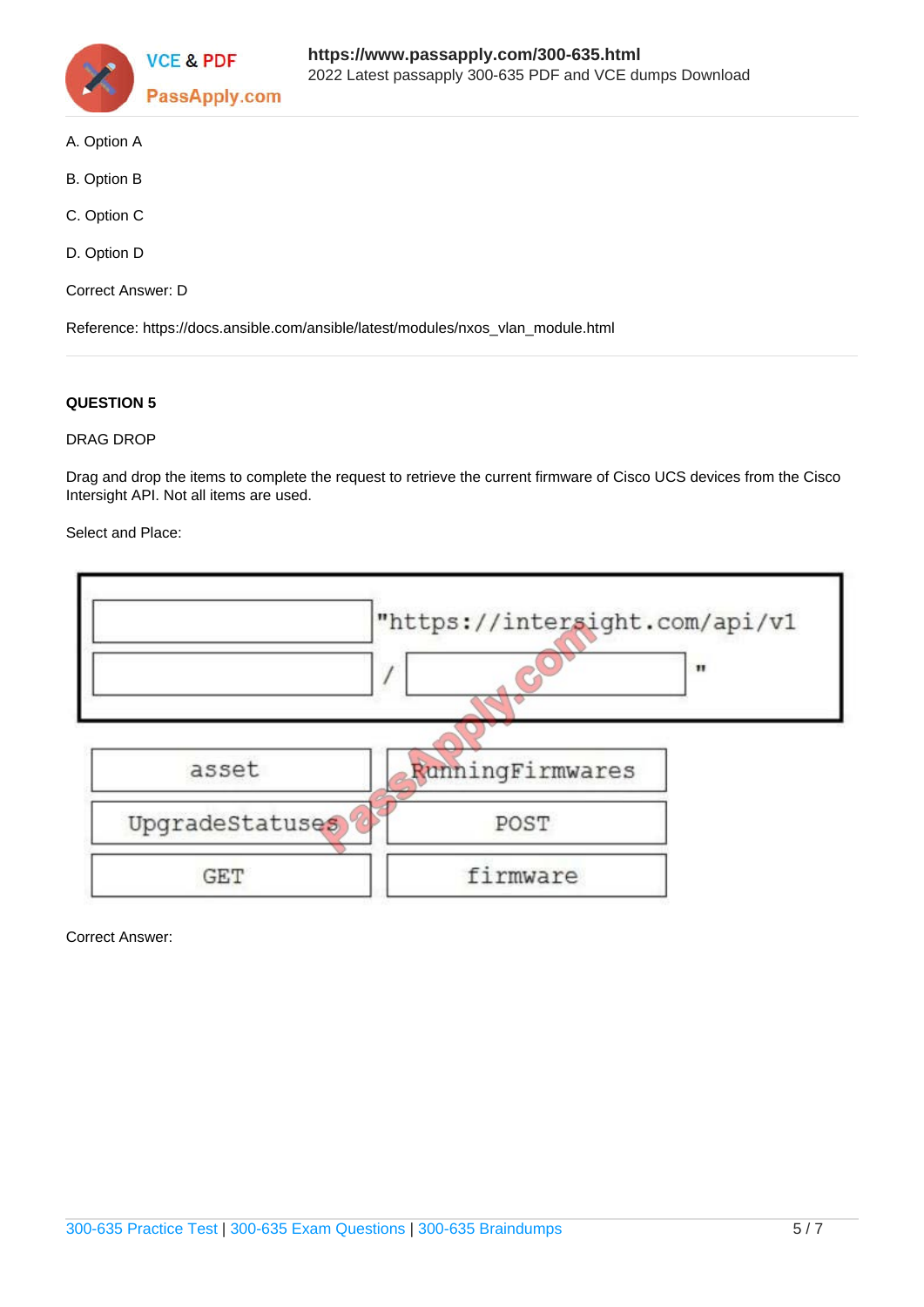



Reference: https://developer.cisco.com/codeexchange/github/repo/CiscoUcs/intersight-python/

[300-635 Practice Test](https://www.passapply.com/300-635.html) [300-635 Exam Questions](https://www.passapply.com/300-635.html) [300-635 Braindumps](https://www.passapply.com/300-635.html)